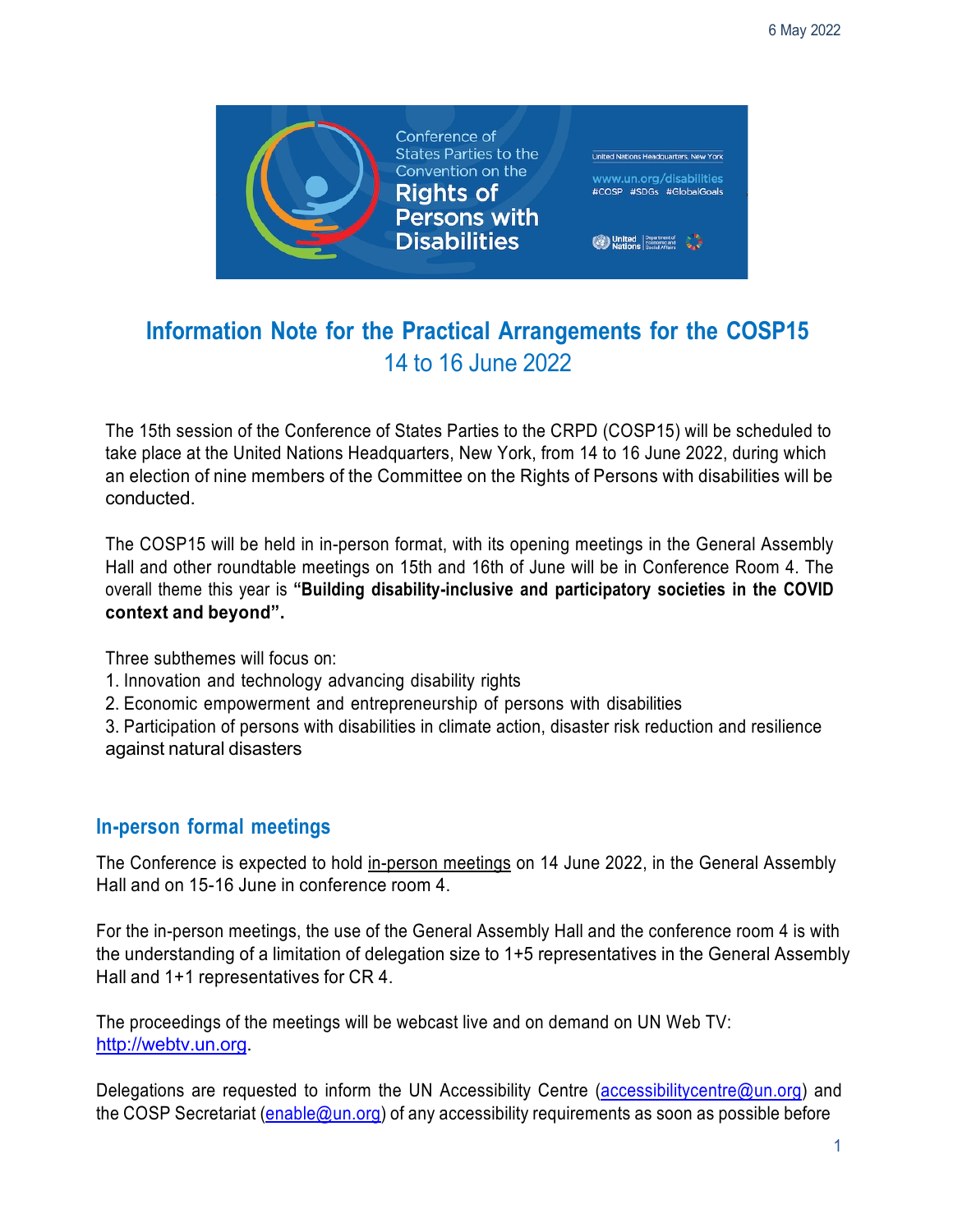15 May 2022 per requested by the secretariat, in order to inform necessary preparation and adaption to meet the specific needs and facilitate participation. Adjustments may be made to seating arrangements for in-person meetings to enable the participation of persons with disabilities.

 *\*\* Subject to change to the safety and security measures in place at the time of the meeting in view of the ongoing Covid-19 pandemic.* 

#### **Virtual participation by selected roundtable panelists**

 The Zoom platform will be available, with remote simultaneous interpretation (RSI), only for selected roundtable panelists. However, the entire roundtable meetings will be streamed live on UN Web TV channel at [https://media.un.org.](https://media.un.org) The selected panelists are strongly encouraged to join the virtual platform 1 hour before the start time of the meeting in order to confirm that their equipment and connections are working properly and use the time while the live-virtual connection service is available for them.

Please view the following tutorial videos to familiarize yourself with the Zoom platform:

- Joining a Zoom Meeting: <https://support.zoom.us/hc/en-us/articles/201362193>
- • Using the interface including the different functions, tools, and features: <https://support.zoom.us/hc/en-us/articles/200941109>
- Role definitions along with the attributes:<https://support.zoom.us/hc/en>us/articles/360040324512

#### **Link to join virtual meetings:**

 Before joining the virtual meetings, all panelists must log in to their own Zoom account first. Once logged in, participants can click the "COSP ZOOM" link and enter the meeting passcode.

 For those who do not have a Zoom account, please visit the following link to create your own account for free: [https://explore.zoom.us/docs/en-us/freesignup.html.](https://explore.zoom.us/docs/en-us/freesignup.html)

 In order to assist the presiding officer in identifying panelists on the Zoom platform, when joining the meeting, panelists are requested to indicate their full name and organization as follows:

#### **[FIRST NAME] [LAST NAME] [Affiliation/Organization]**

 If panelists do not clearly identify their affiliation on the platform, admission to the meeting may be delayed and they may be requested to leave the meeting temporarily and rejoin with the correct naming convention above.

The Chrome browser is recommended when accessing the virtual platform link. All panelists should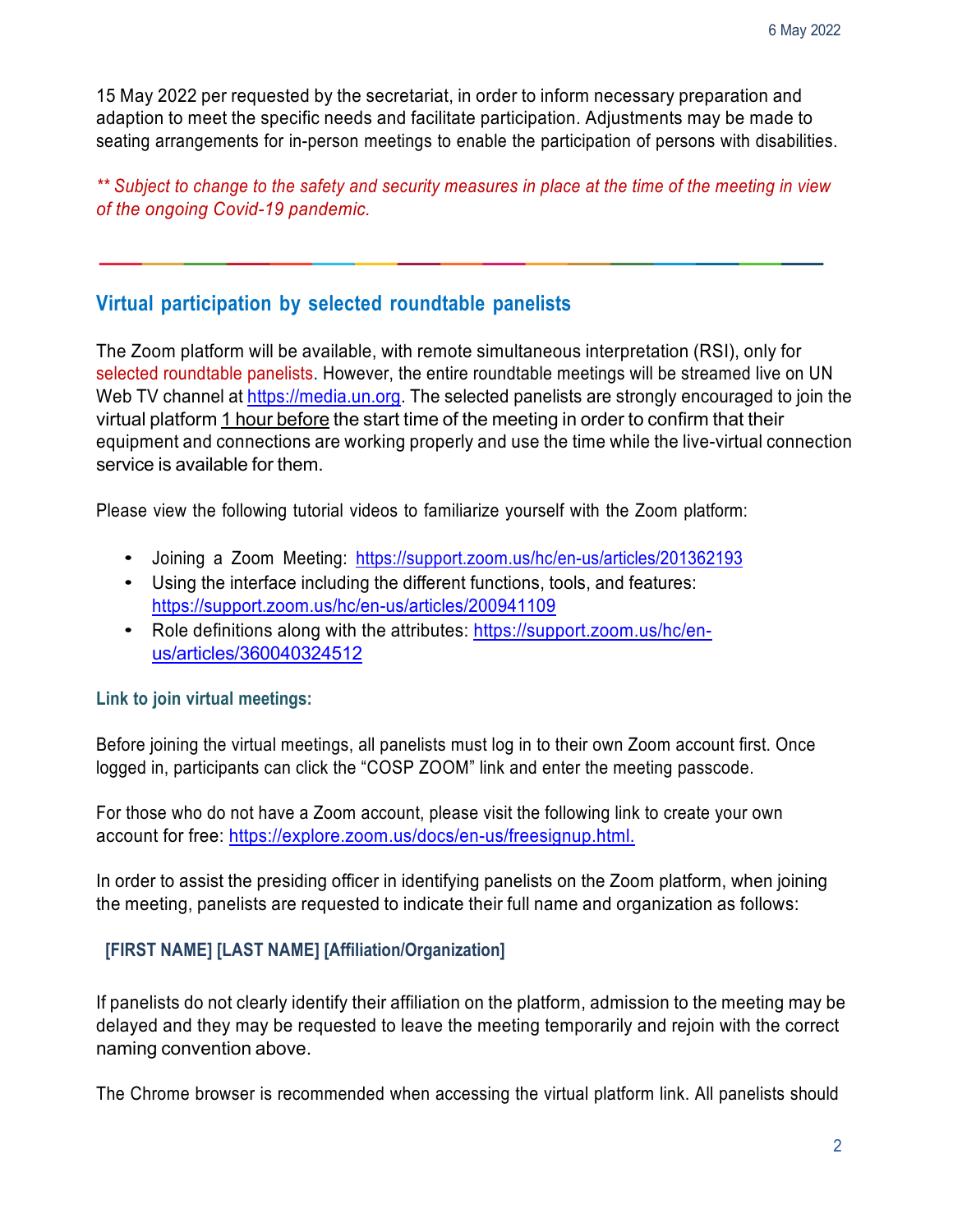close other applications in order to improve audio and video qualities and keep their microphones muted when not speaking. In case of connection problems, please contact to **unvc@un.org** with reference to the meeting date and time or call a technician at +1 212 963 8649.

 Only approved panelists intending to speak in a given meeting should log in to the Zoom platform. All other participants can watch the meetings live on UN Web TV at <u>http://webtv.un.org</u>. There is no limit to the number of persons who can follow the discussions through UN Web TV, and the Webcast will be archived.

### **General Debate**

 The General Debate will be organized and will begin on the first day of the conference on 14 June 2022.

<u>time).</u> Governmental delegations are requested to inscribe their speaker via the e-DELEGATE/E- speaker portal. A valid inscription must provide the full name of the speaker, the speaker's title, and the inscription submitter's contact email address. The registered NGOs, UN entities, National Human Rights Institutions (NHRIs) and United Nations system entities are requested to inscribe to the list and register their speakers with all requested information and submit within the same Inscription to speakers list will be open from 23 May at 10am, and close on 6 June at 6pm (New York timeline.

The speaking limit for each statement will be 3 minutes which will be strictly enforced and the speaker's microphone will be cut off automatically.

 be clearly indicated in the inscription and communicated in advance. Individual reasonable accommodation will be granted for persons with disabilities and needs must

### **Interpretation Requirements**

 Please see the required set up for virtual meetings with interpretation (Annex I). Interpretation in all six UN official languages will be available in person and on the Zoom platform.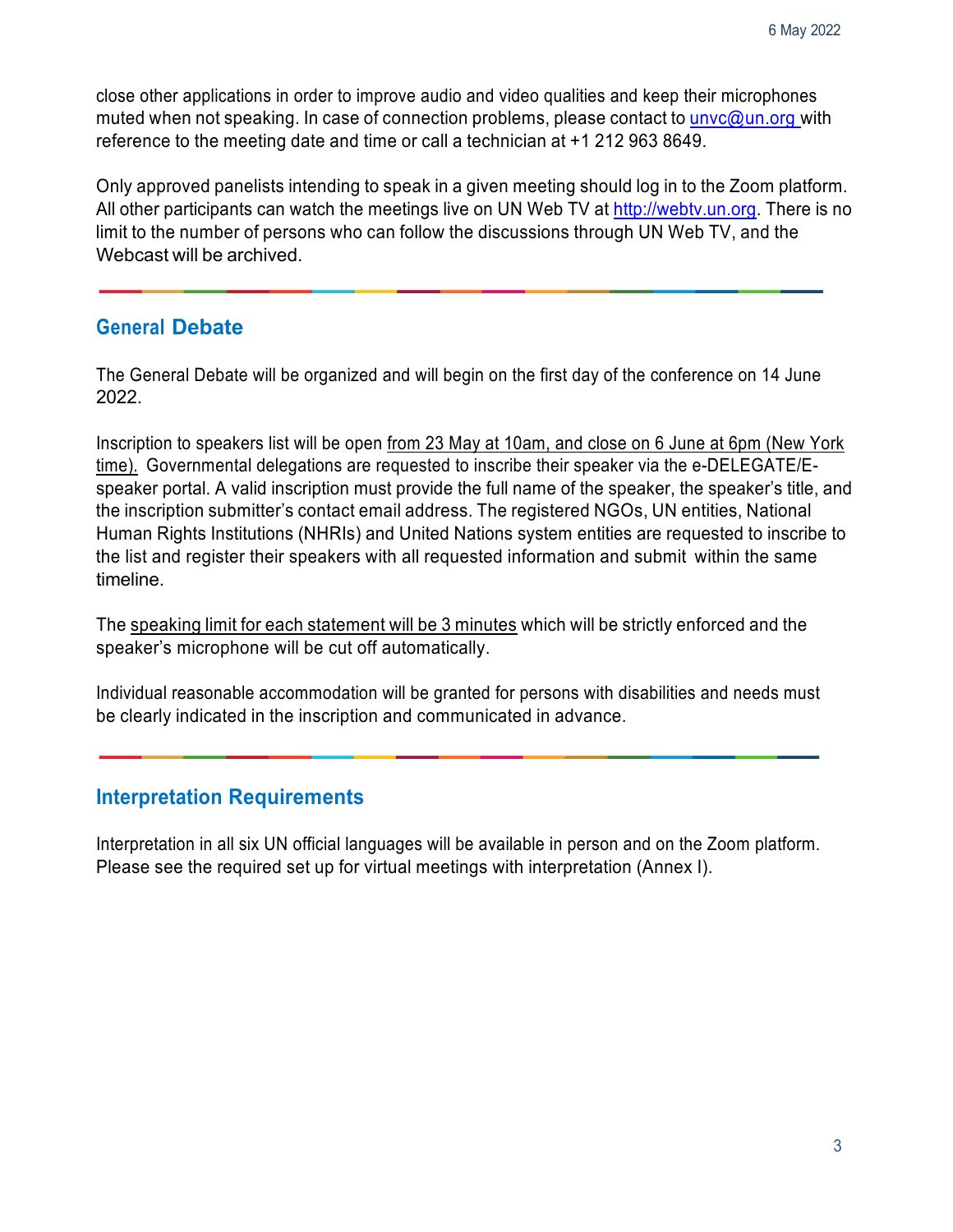- Ensure the speaker speaks clearly and at a moderate pace to enable accurate interpretation.
- • Provide a copy of the script of the recorded video statement 7 days before the session namely by 7 June 2022, via emailing to [estatements@un.org](mailto:estatements@un.org) (scripts are mandatory for interpretation).
- • For languages other than an official UN language, provide an audio recording of the interpretation into one of the UN official languages embedded in the video. In addition, provide the text of the statement script translated into one of the official UN languages.

All written statements should be sent to <u>estatements@un.org </u>at least three hours in advance of delivery.

 Provision of interpretation will be subject to fulfilment of the guidelines attached in Annex I. In cases when sound quality deteriorates due to participants' set up, internet connectivity or other issues, interpretation will be suspended.

 For pre-recorded video statements which may contain any recording anomalies (such as low speaking volume, noisy background, unclear diction, background music, etc.), delegations may be requested to provide a revised recording to remedy the anomalies or interpretation services might not be provided.

# **Attendance**

 All delegations are requested to arrive at the General Assembly Hall the meeting venue and take their seats at their national delegation position no later than 9.50am. Delegations are requested to deposit their original copy of the credentials at the secretariat desk located near the eastern entrance of the General Assembly Hall.

## **Interventions during interactive discussions**

 There will be no pre-established list of speakers for the interactive discussions of the COSP. Given the limited time available and in order to allow the maximum number of participants to intervene, interventions should be limited to no more than two minutes each. The Chair or moderator, after the completion of the panelists' oral presentations, will ask delegations and other participants to press their button to make requests before calling their names and give the floor.

 Written copies of all statements delivered during the interactive discussions should be sent to [estatements@un.org](mailto:estatements@un.org) at least three hours in advance of intended delivery in order to ensure proper interpretation.